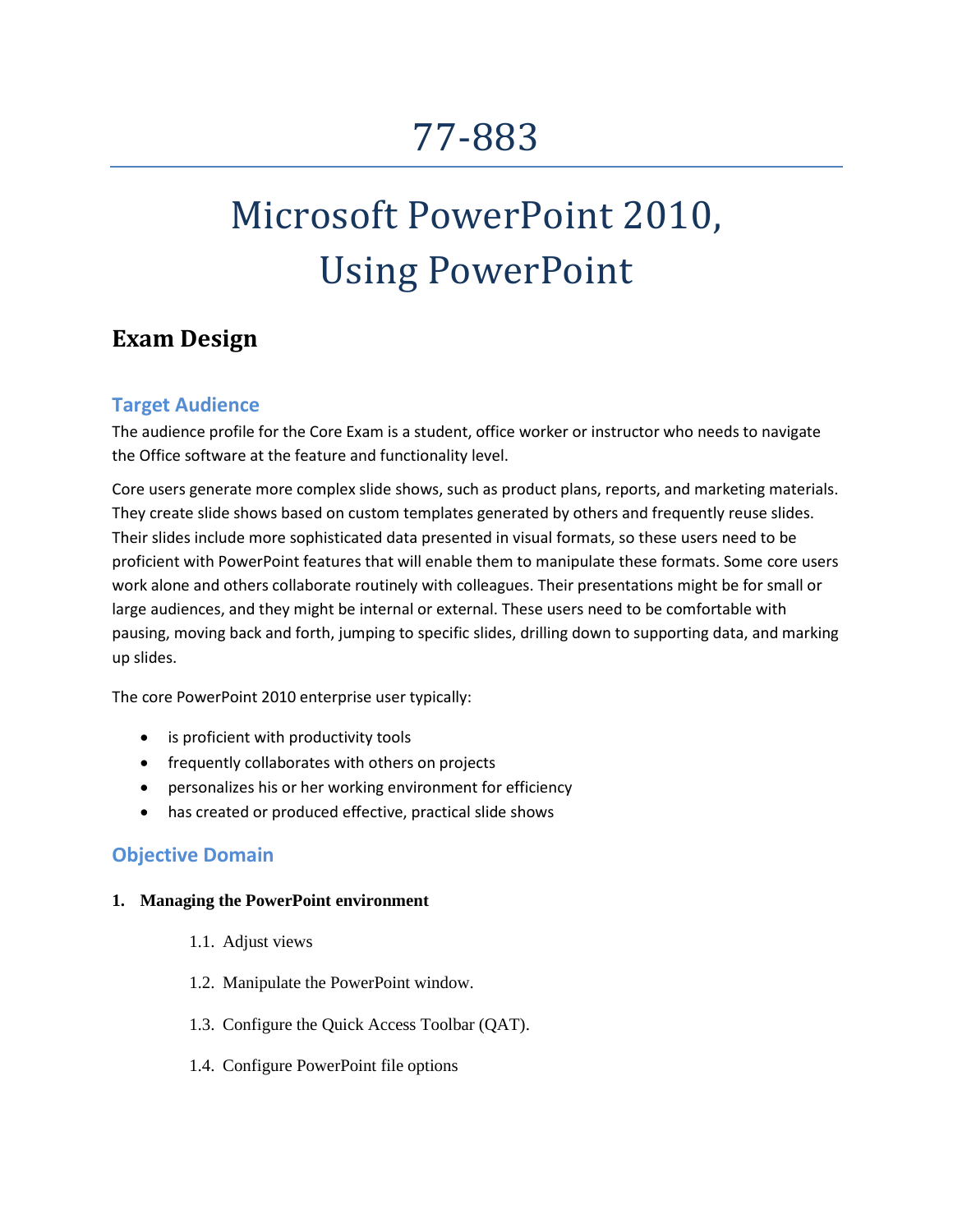#### **2. Creating a Slide Presentation**

- 2.1. Construct and edit a photo album.
- 2.2. Apply slide size and orientation settings.
- 2.3. Add and remove slides.
- 2.4. Format slides.
- 2.5. Enter and format text.
- 2.6. Format a text box.

#### **3. Working with graphical and multimedia elements**

- 3.1. Manipulate graphical elements.
- 3.2. Manipulate images.
- 3.3. Modify WordArt and shapes.
- 3.4. Manipulate SmartArt.
- 3.5. Edit video and audio content.

#### **4. Creating charts and tables**

- 4.1. Construct and modify a table.
- 4.2. Insert and modify a chart.
- 4.3. Apply chart elements.
- 4.4. Manipulate chart layouts.
- 4.5. Manipulate chart elements.

#### **5. Applying transitions and animations**

- 5.1. Apply built-in and custom animations.
- 5.2. Apply effect and path options.
- 5.3. Manipulate an animation.
- 5.4. Apply and modify transitions between slides.